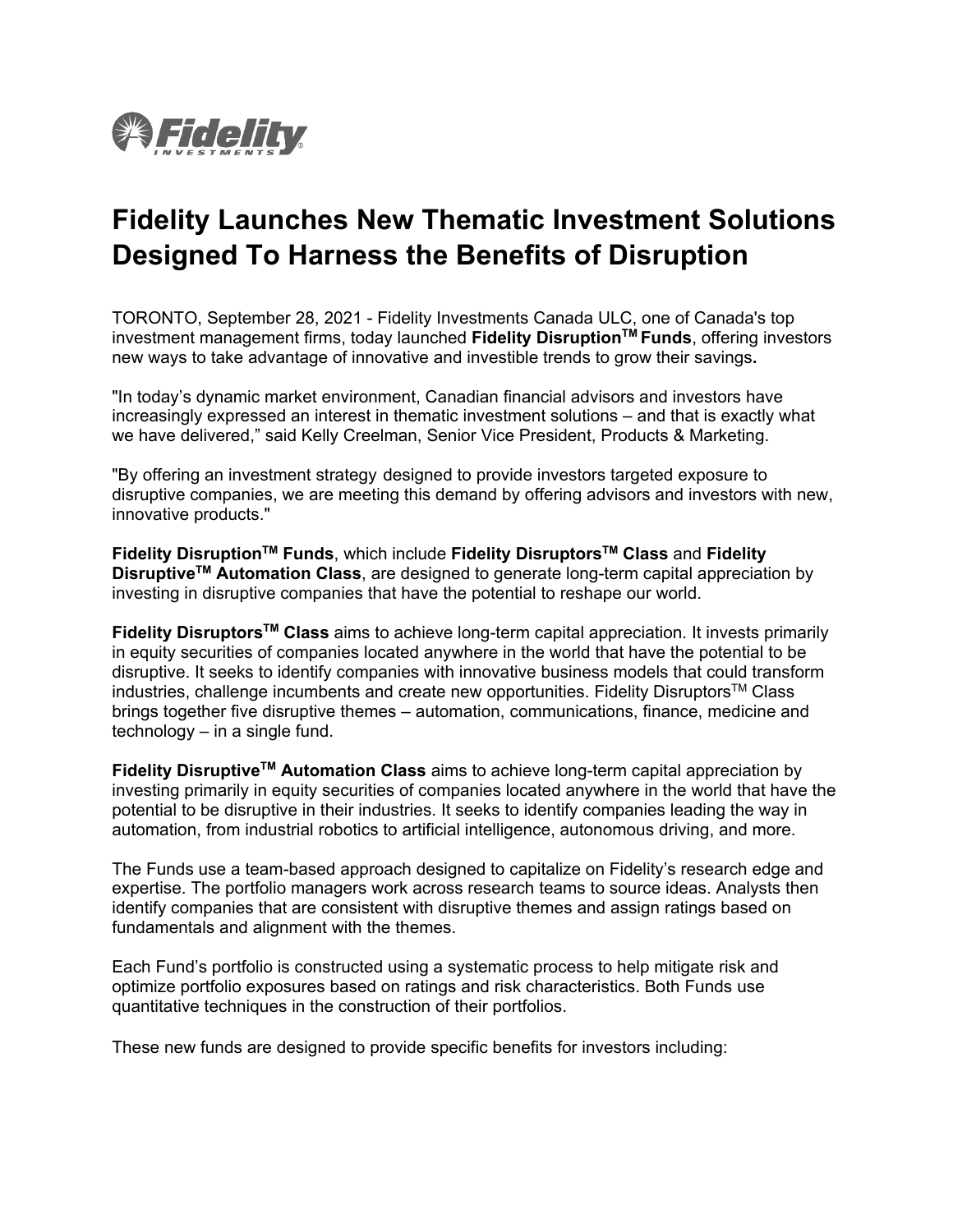- **Capitalize on global trends:** Provides the opportunity to invest in companies that are reshaping our world. Innovation is constant and disruptive companies present new opportunities to invest in across all sectors. Leverages Fidelity's active management expertise and our research team's global reach to uncover investment opportunities in these companies.
- **Strategies to match interests and financial goals:** Offers the opportunity for long-term capital appreciation, and the potential for added diversification to your portfolio through targeted exposure to trends and themes.
- **Exposure to an innovative way to invest:** Provides exposure to long-term trends and strategies. Leverages the strength and capabilities of Fidelity's research teams and uses a systematic portfolio construction approach that aims to deliver repeatable results and mitigate risk.

The portfolio management team is composed of 8 portfolio managers with extensive industry experience. Michael Kim, portfolio manager and quantitative analyst, manages Fidelity DisruptionTM Funds alongside the global equity managing directors of research, who are all responsible for overseeing the research used as an input for the strategy.

- Michael Kim, Portfolio Manager and Quantitative Analyst
- Christopher Lee, Portfolio Manager and Managing Director of Research
- Camille Carlstrom, Portfolio Manager and Managing Director of Research
- Charles Hebard, Portfolio Manager and Managing Director of Research
- William Shanley, Portfolio Manager and Managing Director of Research
- Tim Codrington, Portfolio Manager and Managing Director of Research
- Fahim Razzaque, Portfolio Manager and Managing Director of Research
- Niamh Brodie-Machura, Portfolio Manager and Managing Director of Research

For more information on Fidelity Mutual Funds, visit [www.fidelity.ca.](http://www.fidelity.ca/)

## **About Fidelity Investments Canada ULC**

At Fidelity, our mission is to build a better future for Canadian investors and help them stay ahead. We offer investors and institutions a range of innovative and trusted investment portfolios to help them reach their financial and life goals.

As a privately-owned company, our people and world class resources are committed to doing what is right for investors and their long-term success. Our clients have entrusted us with \$200 billion in assets under management (as at September 22, 2021) and they include individuals, financial advisors, pension plans, endowments, foundations and more.

We are proud to provide investors a full range of investment solutions through mutual funds and exchange-traded funds, including domestic, international and global equity, income-oriented strategies, asset allocation solutions, managed portfolios, sustainable investing and our high net worth program. Fidelity Funds are available through a number of advice-based distribution channels including financial planners, investment dealers, banks, and insurance companies.

Commissions, trailing commissions, management fees, brokerage fees and expenses may be associated with investments in mutual funds and ETFs. Please read the mutual fund's or ETF's